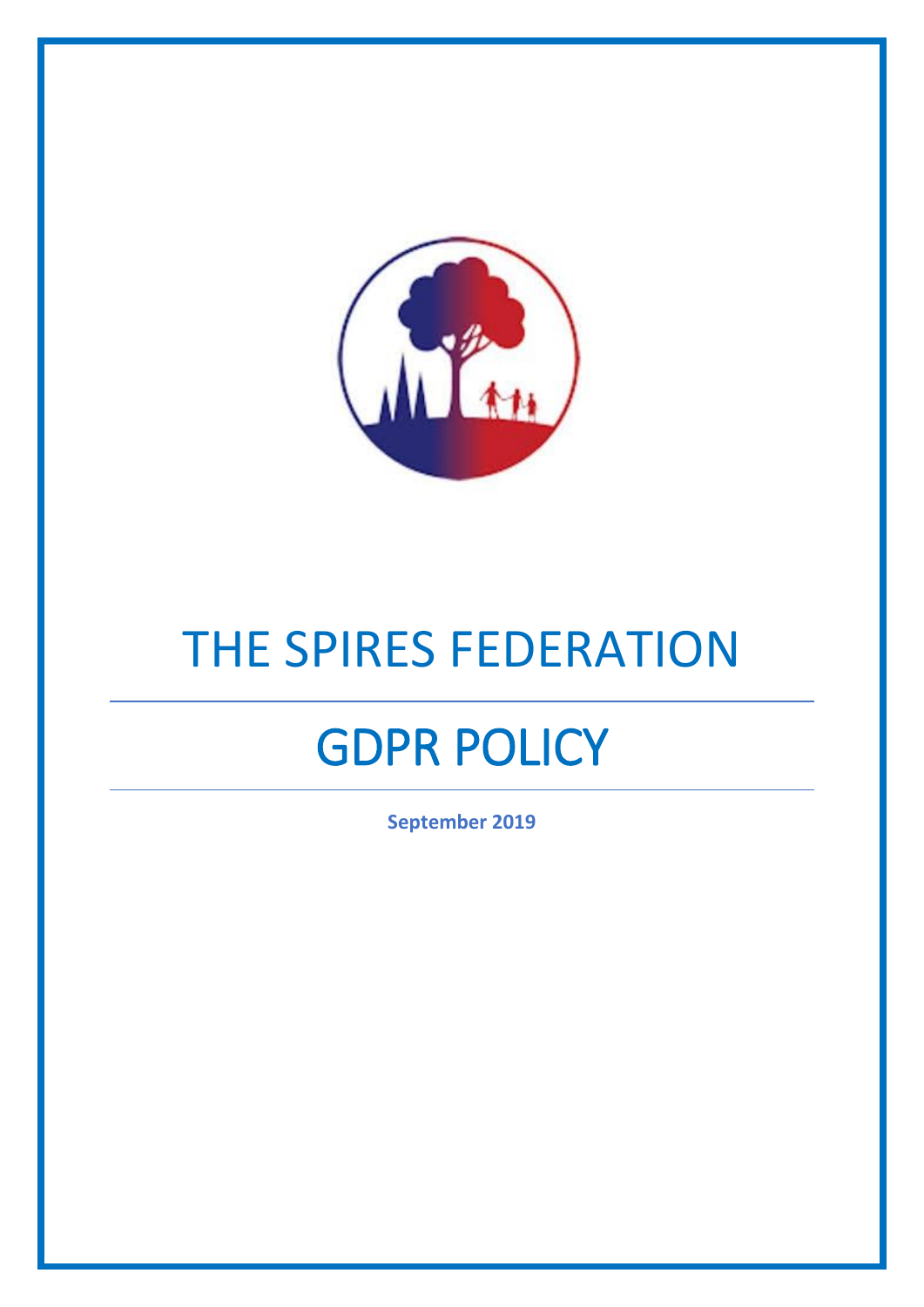#### **Our Commitment:**

The Spires Federation is committed to the protection of all personal and sensitive data for which it holds responsibility as the Data Controller and the handling of such data in line with the data protection principles and the Data Protection Act (DPA).

https://ico.org.uk/for-organisations/guide-to-data-protection/data-protection-principles/ Changes to data protection legislation shall be monitored and implemented in order to remain compliant with all requirements.

The member of staff responsible for data protection are:

#### **Digby CE Primary**: Emma Toulson **Dunston St.Peter's CE Primary**: Laura Douglas **Nocton Community Primary:** Donna Winters

The school is also committed to ensuring that its staff are aware of data protection policies, legal requirements and adequate training is provided to them. The requirements of this policy are mandatory for all staff employed by the school and any third party contracted to provide services within the school.

#### **Notification:**

Our data processing activities will be registered with the Information Commissioner's Office (ICO) as required of a recognised Data Controller. Details are available from the ICO:

#### <https://ico.org.uk/about-the-ico/what-we-do/register-of-data-controllers/>

Changes to the type of data processing activities being undertaken shall be notified to the ICO and details amended in the register.

Breaches of personal or sensitive data shall be notified immediately to the individual(s) concerned and the ICO.

#### **Personal and Sensitive Data:**

All data within the school's control shall be identified as personal, sensitive or both to ensure that it is handled in compliance with legal requirements and access to it does not breach the rights of the individuals to whom it relates.

The definitions of personal and sensitive data shall be as those published by the ICO for guidance: https://ico.org.uk/for-organisations/guide-to-data-protection/key-definitions/ The principles of the Data Protection Act shall be applied to all data processed:

1. Processed fairly and lawfully

2. Obtained only for lawful purposes, and is not further used in any manner incompatible with those original purposes

3. Accurate and, where necessary, kept up to date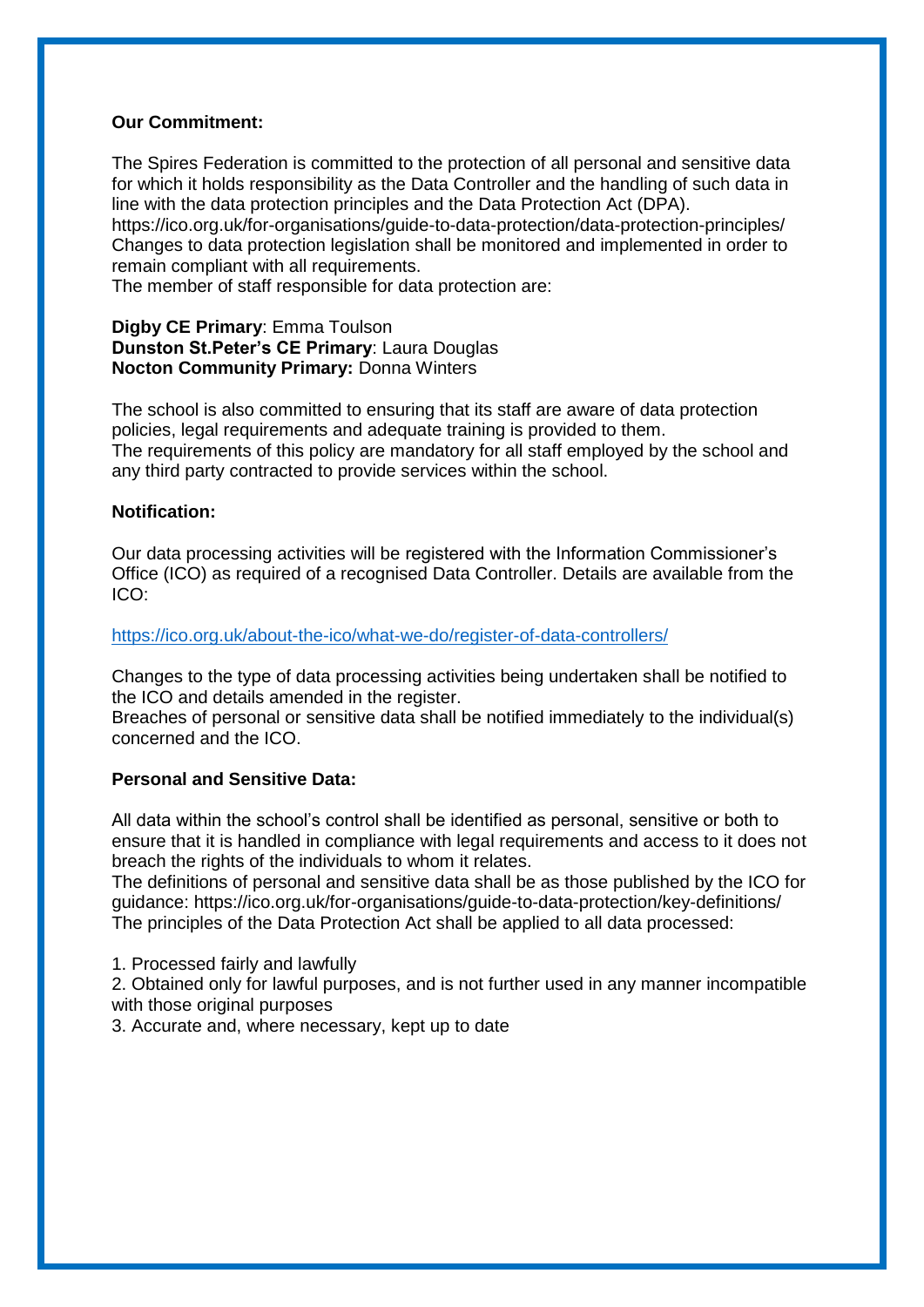4. Adequate, relevant and not excessive in relation to the purposes for which it is processed

5. Not kept for longer than is necessary for those purposes

6. Processed in accordance with the rights of data subjects under the DPA

7. Protected by appropriate technical and organisational measures against unauthorised

or unlawful processing and against accidental loss, destruction or damage 8. Not transferred to a country or territory outside the European Economic Area unless that country or territory ensures an adequate level of protection of the personal information

## **Fair Processing / Privacy Notice:**

We shall be transparent about the intended processing of data and communicate these intentions via notification to staff, parents and pupils prior to the processing of individual's data.

Notifications shall be in accordance with ICO guidance and, where relevant, be written in a form understandable by those defined as 'Children' under the legislation.

https://ico.org.uk/for-organisations/guide-to-data-protection/privacy-noticestransparency-and-control/

The intention to share data relating to individuals to an organisation outside of our school shall be clearly defined within notifications and details of the basis for sharing given. Data will be shared with external parties in circumstances where it is a legal requirement to provide such information.

Any proposed change to the processing of individual's data shall first be notified to them.

### **Data Security:**

In order to assure the protection of all data being processed and inform decisions on processing activities, we shall undertake an assessment of the associated risks of proposed processing and equally the impact on an individual's privacy in holding data related to them.

Risk and impact assessments shall be conducted in accordance with guidance given by the ICO:

<https://ico.org.uk/for-organisations/guide-to-data-protection/principle-7-security/>

<https://ico.org.uk/for-organisations/guide-to-data-protection/principle-7-security/>

[https://ico.org.uk/about-the-ico/news-and-events/news-and-blogs/2014/02/privacy](https://ico.org.uk/about-the-ico/news-and-events/news-and-blogs/2014/02/privacy-impact-assessments-code-published/)[impact-assessments-code-published/](https://ico.org.uk/about-the-ico/news-and-events/news-and-blogs/2014/02/privacy-impact-assessments-code-published/)

Security of data shall be achieved through the implementation of proportionate physical and technical measures. Nominated staff shall be responsible for the effectiveness of the controls implemented and reporting of their performance.